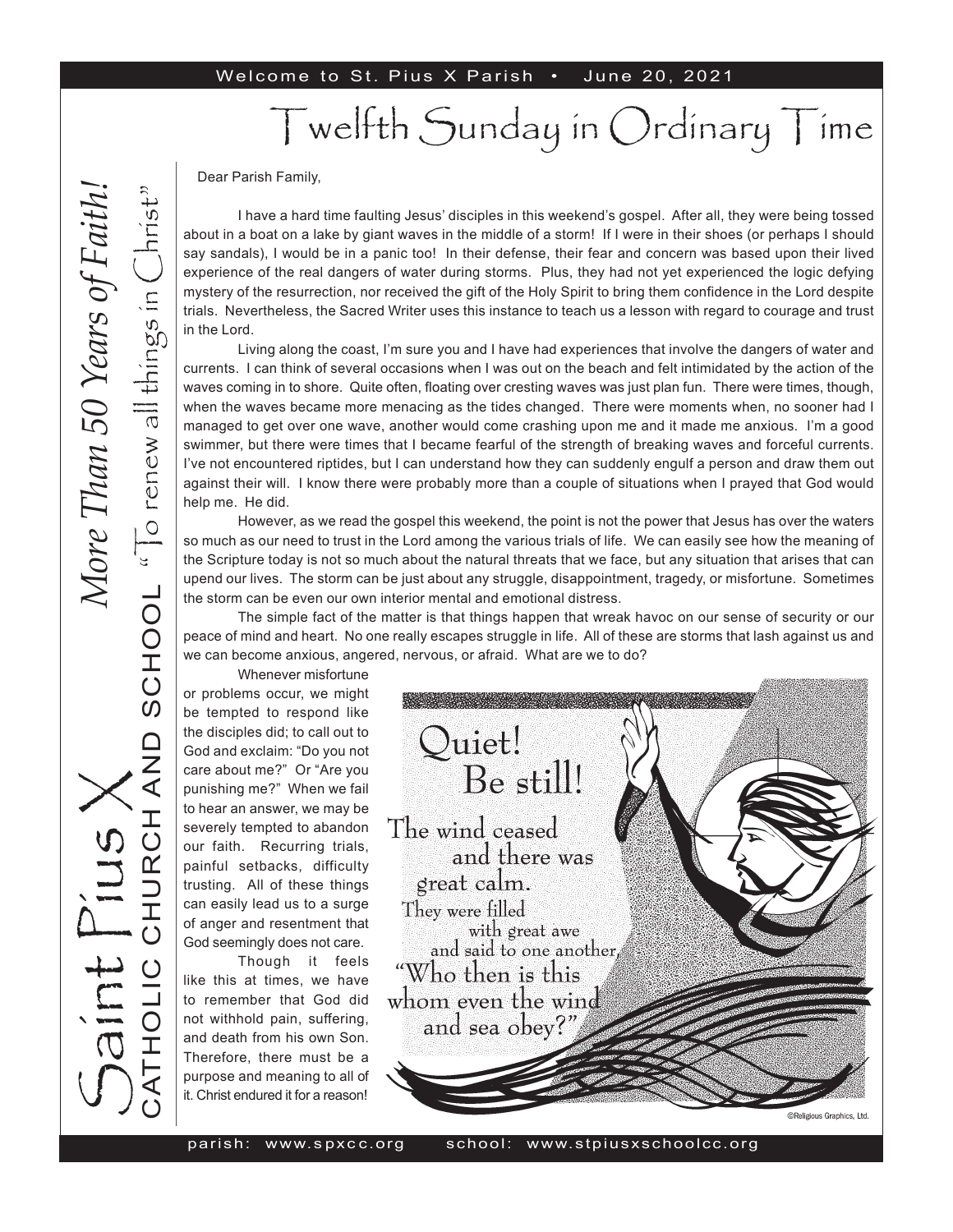*Pastor* Fr. Paul Hesse

*Pastoral Year Seminarian* Raymond Pendleton

*Pastoral Associate* Deacon Stacy Millsap

*Permanent Deacons* Salvador (Sal) Alvarado *Loni Lugo*

*Parish Secretary/Bookkeeper* Lisa Catchings

*Parish Office Assistant* Wilma Toledo

*Director of Religious Education* Linda Lopez

> *Adult Faith Formation* Deacon Stacy Millsap

 *Director of Youth Ministry* Brandon Lutz

> *Music Minister* Michael Mullins

*Youth Mass Band Leader* Mick Boudreau

 *Medication Assistance Program (MAP)* Dolores Saenz

> *School Principal* Beth Hinojosa *(361)992-1343*

*Maintenance* Ernie Peña, Jose Vasquez, Yolanda Villarreal

*Bulletin/Website Editor* Lisa Catchings

*Office phone: (361) 993-4053 Office fax: (361)992-0352 Office email: parishoffice@stpiusxcc.org 5620 Gollihar Road Corpus Christi, TX 78412*

> *parish website* **www.spxcc.org**

Jesus give us hope. In fact there is no circumstance that is without hope. We know and believe in a God who loves us and who always holds us in the palm of his hands. There is no hardship of trouble that Christ himself does no know. Jesus is always near and when we keep ourselves centered in him, he will not let us down. Jesus has power to dispel all fear. As we move forward along the journey of faith, let us not forget to turn to Jesus. He does care. He desires that all come to him and be liberated from fear.

Let's come to him with abiding faith knowing that he will be there for us. If we surrender ourselves, he will calm our spirits and elevate our gaze to a greater hope – life with him in heaven! God bless,

Fr. Paul

#### *Welcome New Parishioners!*

Please welcome Jeremy and Jennifer Loftin, and their children, Olivia and Peyton, who recently registered at our parish. We are glad to have them be an active part of our growing faith community.

#### *Father's Day Novena*

The Father's Day Novena starts today, Sunday, June 20th, at 5:30 pm Mass. It's not too late to register your father in the novena. If you receive offertory envelopes in the mail, there are Father's Day Novena envelopes included in your packet. For those who do not receive monthly envelope mailings, there are cards and envelopes in the church vestibule for your use. The card and envelopes inside can be given to your living father to let him know that he is included in the novena of Masses. On the outside envelope, write the names of your fathers, living or deceased, that you would like to include in the novena of Masses and insert a donation to be returned to the church. More than one name can be written on the outside of the envelope for the Novena, so there is no need to take more cards than needed. Please bring all novena envelopes and donations to the parish office.

## *Acts of Charity Ministry*

Our next meeting will be this Tuesday June 22nd, from 6:00 – 7:00 p.m., in the Parish Hall. All are welcome!

> Parish Office Hours: *Monday-Friday, 9:00AM-5:00PM*

#### Schedule of Services

Masses: *First Friday: 5:30PM - Anointing of the Sick First Saturday: 8:15AM Saturday: Vigil at 5:30PM. Sunday: 8AM, 10AM, 12PM, 5:30PM Vietnamese Mass: 7:30PM (Babysitting at 10AM and 12 noon Sunday Masses - Ages 6mo-5yrs - in Parish Hall Nursery)* Weekdays: *Monday through Friday 8:15AM, Wednesday & Friday 5:30PM Holy Days: 6:30AM, 8:15AM, 12PM & 6:00PM(Vigil 5:30PM)* Confessions: *Saturdays - 4-5PM and 6:30-7:30PM and Thursdays 7-8PM* Marriages: *By appointment only and notice six months in advance. Baptismal Instruction: Pre-register through the office.* Anointing of the Sick: *On request and at the 5:30PM Mass on First Fridays*

2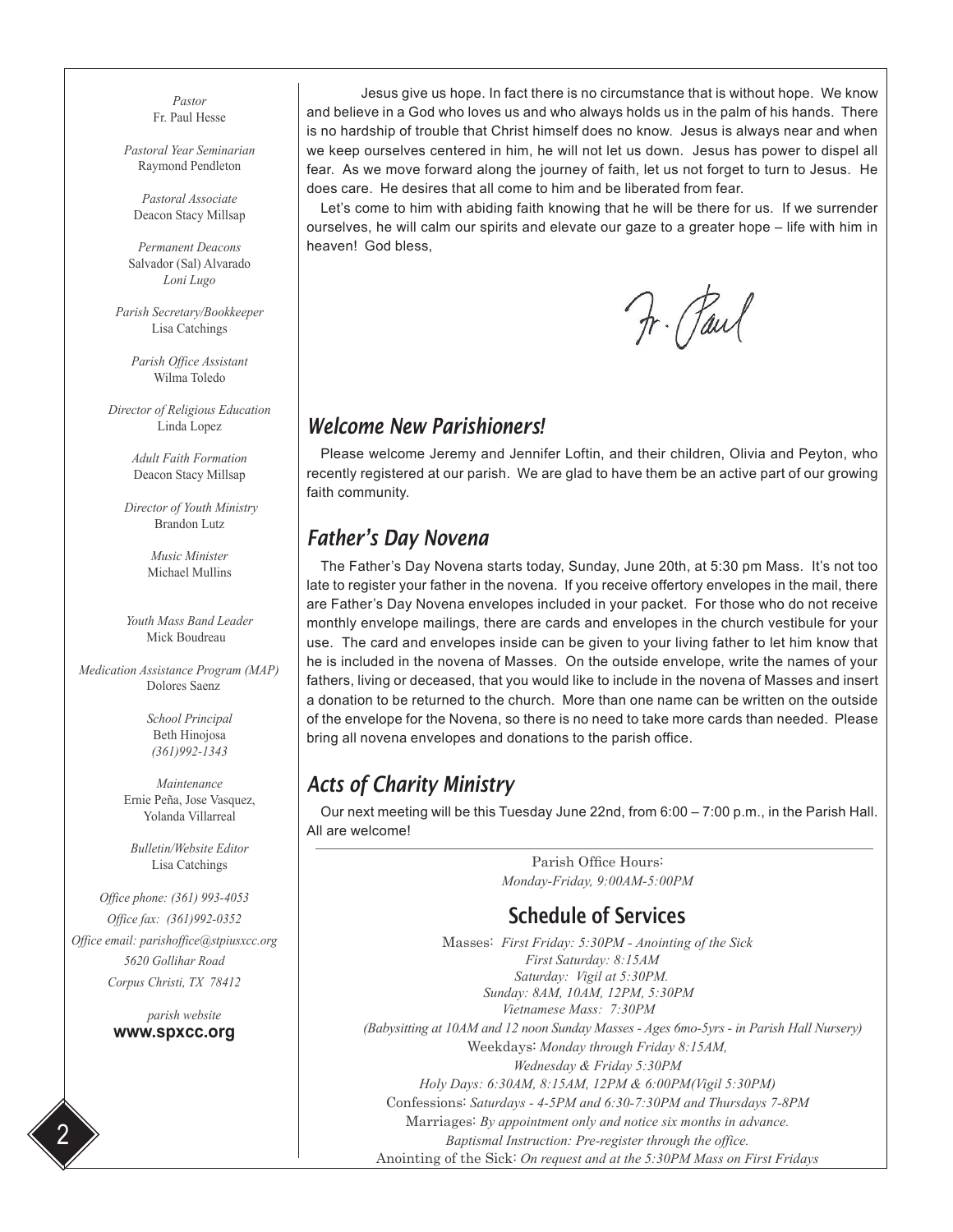#### *Blood Drive*

There is a Blood Drive Sunday, June 27th from 9:00AM-2:00PM .

Appointments are highly recommended! Call the Blood Center at 361-855-4943 or go to the website: coastalbnedbloodcenter.org. Donors will receive a T-shirt & a food coupon (Blue Bell). While supplies last. Mask required.

#### *That Man is You*

The Saturday morning men's study program continues. The first 6 weeks will feature Bishop Robert Barron's series "The Sacraments". The following 6 week series will be "The Consecration to St. Joseph - the Wonders of our Spiritual Father" by Fr. Donald Calloway. In August the Fall semester of TMIY begins. It begins at 6:30 a.m. with breakfast and fellowship. The session begins at 6:45 a.m., followed by small group discussions at 7:15 a.m. and ends at 8:00 a.m. This is a great time for men to fellowship, to learn, to grow in your faith and to find support facing the challenges of daily life. The group will meet in the Youth Bldg.

# *ACTS OF CHARITY SPOTLIGHT*

The June Acts of Charity monthly outreach project is to donate personal care toiletries to organizations such as Timon Ministries, Salvation Army, Metro Ministries, and the Mother Teresa Shelter who serve the Homeless in our community. Please purchase and place in the large black receptacle in the church foyer: travel size shampoo, conditioner, deodorant, face and body wash, shaving cream and razors and toothpaste and toothbrushes and soap. Thank you for your generosity for our May outreach of baby supplies, and your ongoing support to our parish's mission to share our gifts with those in need. Also: CHECK OUT THE ACTS OF CHARITY INFORMATION ON THE PARISH WEBSITE!

#### *Vacation Bible School Filling Up!*



We still have a few spots left, so register your child/children NOW. This is a week of fun while learning and experiencing God's love for us. Enrollment is limited, no exceptions, so hurry and register now. Please pick up a registration form in the back of the church or at the parish office. The cost is \$30 per child.

| WHAT: | <b>VACATION BIBLE SCHOOL</b>         |
|-------|--------------------------------------|
|       | WHERE: ST. PIUS X CHURCH             |
| WHEN: | July 5th $-$ 9th, 8:00am $-$ 12:00pm |
| WHO:  | Ages $6 - 11$ years                  |
|       |                                      |

## *Stewardship Is A Way Of Life*

Our parish is engaged in many different types of ministry that serves the People of God and helps spread the Gospel message. We encourage you to support these ministries by your regular contributions. To make a contribution, open the camera on your cell phone or tablet and scan this code, which will take you to our contribution portal. Thank you for your generosity!



*Comings and Goings*





**Sunday, June 20th**  1:30PM – Baptisms - CH **Monday, June 21st**  9:00AM-3:00PM – Art Camp - CAF 7:00PM – Scouts - CAF **Tuesday, June 22nd**  9:00AM-3:00PM – Art Camp - CAF 6:00-7:00PM – Acts of Charity meeting - PH **Wednesday, June 23rd**  7:00-8:00AM – Joyful Pillars – CC#2 9:00AM-3:00PM – Art Camp – CAF **Thursday, June 24th**  9:00AM-3:00PM – Art Camp - CAF 12:00-3:00PM – Bridge Club – CC#1 7:00PM – Adoration – CH 7:00PM – Confessions - CH **Friday, June 25th** 9:00AM -3:00PM – Art Camp – CAF 6:30PM – Wedding Rehearsal - CH

**Saturday, June 26th**  All Day – Marriage Prep Retreat – YC 2:00PM – Wedding - CH 4:00-5:00PM – Confessions – CH

> ana<br>Adamayan (1940) The old things have passed away; behold, new things have come.



©Religious Graphics, Ltd.



**Deadline for submitting** bulletin announcements is Wednesday's @ 12:00noon